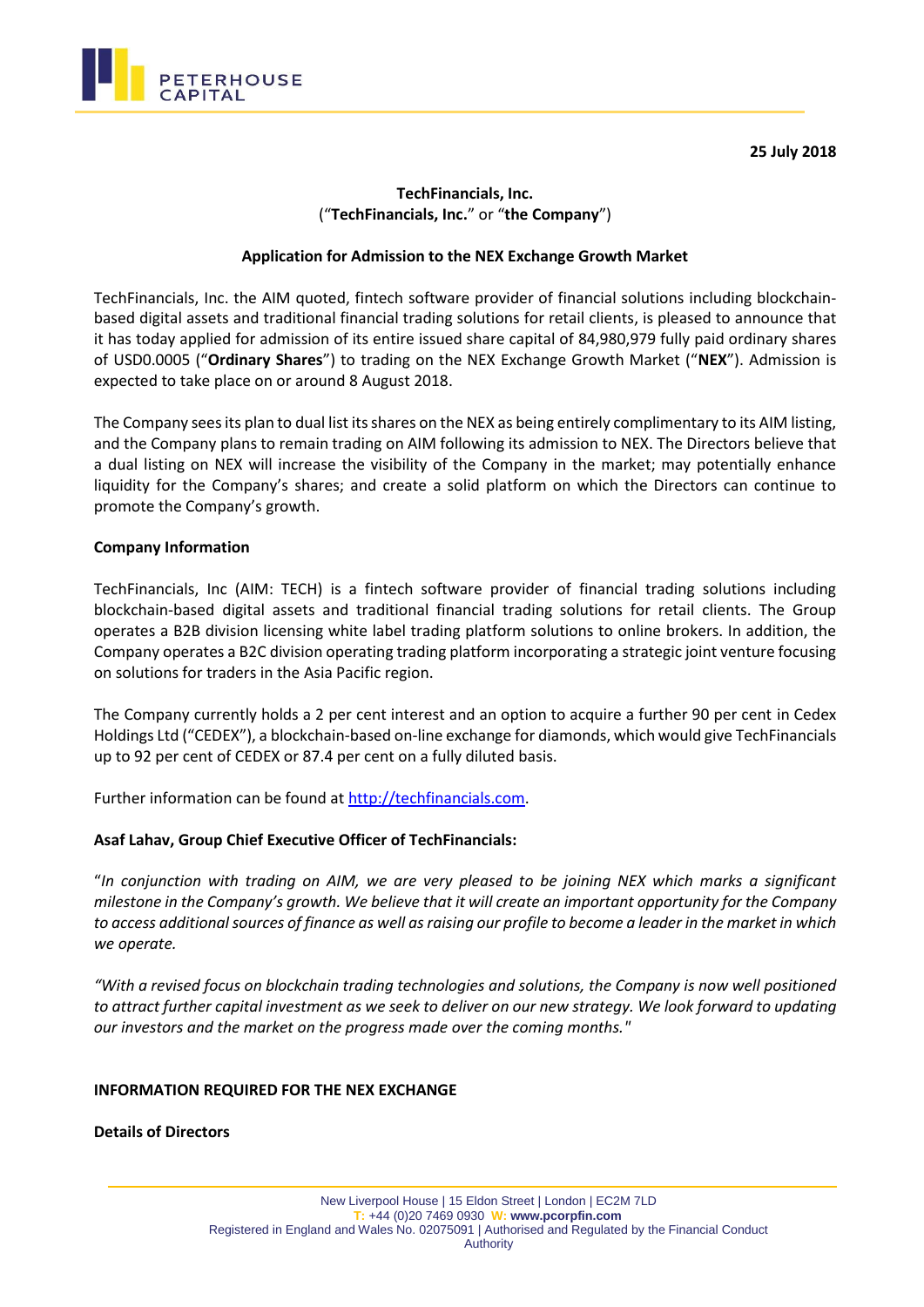

The full names and positions of the Directors of the Company are as follows:

## **Christopher Bell Independent Non-Executive Chairman**

Christopher Bell has more than 27 years' experience in the gambling industry and was the Chief Executive Officer of Ladbrokes plc until his departure in 2010. He joined Ladbrokes plc in 1991 and became managing director in 1994 before joining the board of Ladbrokes plc in 2000 (known as Hilton Group plc until 2006). Mr. Bell is also an Independent Non-Executive Chairman of XL Media plc, a Senior independent Director of Rank Group plc, and Royal Airforce Charitable Trust Enterprises. Prior to joining Ladbrokes plc, Mr. Bell held senior Executive positions at Allied Lyons plc. Christopher Bell is a member of the Remuneration Committee and the Audit Committee of the Company.

### **Eitan Yanuv Non-Executive Director**

Eitan Yanuv is Chief Executive Officer of Implement Limited, a business he founded in 2002 and which provides consultancy services to SMEs in Israel operating in the technology space. Prior to setting up Implement, Mr. Yanuv was head of consulting and investment banking at Kost Forer Gabay E&Y. He served as the Finance Director of Starcom plc till June 2015 and is still serving on the board of SerVision Plc, both AIM-quoted companies headquartered in Israel.

Eitan Yanuv is the Chair of the Audit Committee and a member of the Remuneration Committee of the Company.

### **Asaf Lahav Group Chief Executive Office**

Asaf Lahav co-founded the Group and has held the post of Group Chief Executive Officer since the Group's inception in 2009. Apart from his Group responsibilities, Mr. Lahav is responsible for co-managing the TechFinancials business unit with particular responsibility for the product development team. Mr. Lahav has 20 years' experience in managing complex technological projects and was previously a Director of Research and Development at EMC Corporation, a position he left to found the Group. Prior to this, he held senior roles within research and development at ProActivity Software Solutions Limited, a privately held provider of business process management software solutions which was subsequently acquired by EMC Corporation. Mr. Lahav holds a BSc (Hons) in Information Systems from the Technion.

#### **Sector Classification**

Software & Computer Services

## **Registered Office**

Craigmuir Chambers, RO Box 71 Road Town, Tortola, British Virgin Islands

#### **Business Address**

1, Kosta Hadjikakou, Kyriakos Tower, 1st Floor, 4107, Agios Athanasios, Limassol, Cyprus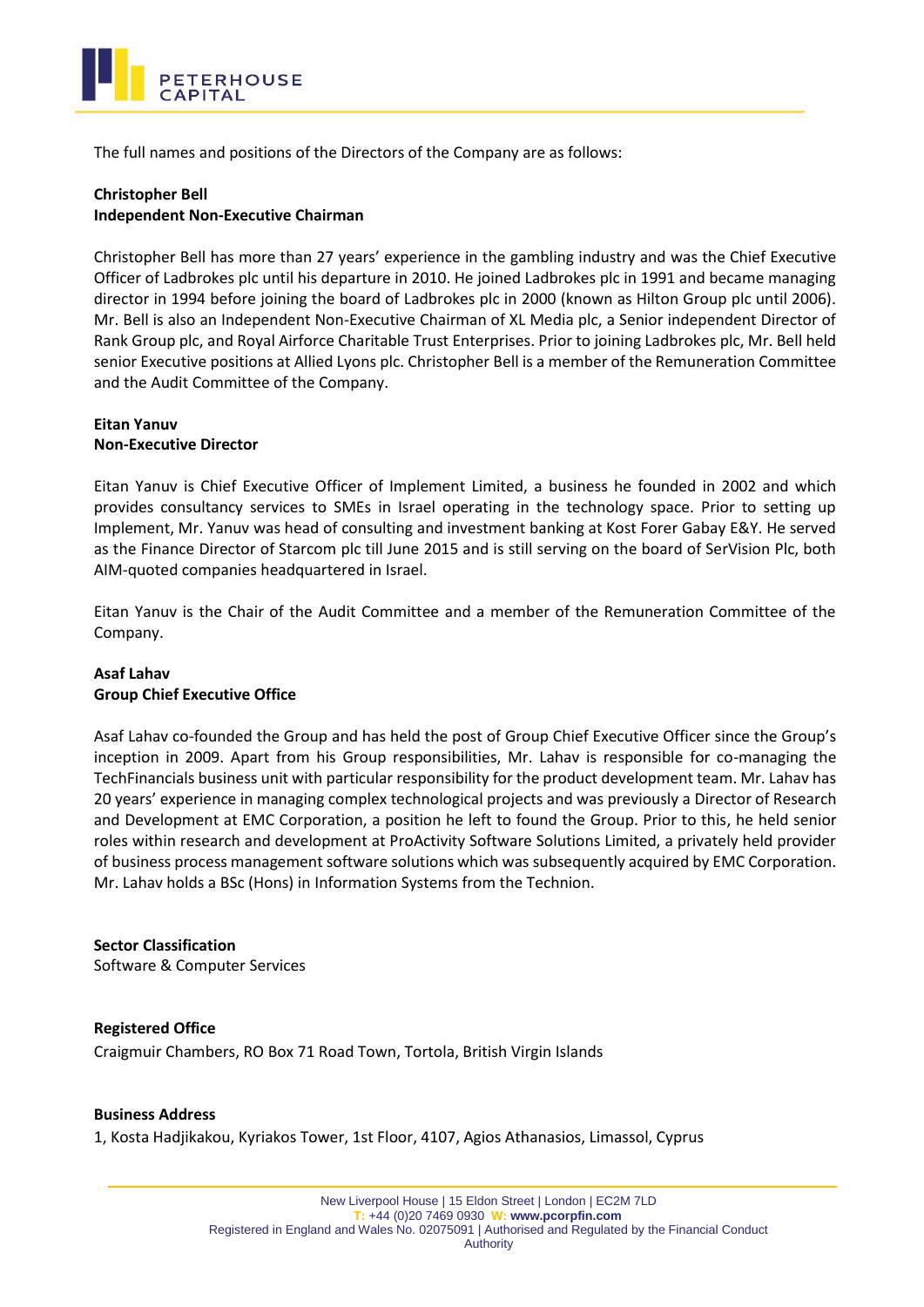

### **Company website**

[https://techfinancials.com](https://techfinancials.com/)

### **Admission to AIM**

The Company was admitted to trading on AIM as a software company on 16 March 2015.

## **Substantial Shareholder Information**

The Company is aware of the following persons/entities that directly or indirectly hold an interest in the Company representing 3 per cent. or more of the issued ordinary share capital of the Company:

| <b>Name</b>                  | <b>Number of Ordinary Shares</b> | Percentage |
|------------------------------|----------------------------------|------------|
| Shen Chaohui                 | 15,528,255                       | 18.27%     |
| Eyal Alon                    | 9,643,183                        | 11.35%     |
| *Asaf Lahav                  | 9,154,546                        | 10.77%     |
| Jeremy Lange                 | 7,039,912                        | 8.28%      |
| <b>Miton Group</b>           | 5,987,506                        | 7.05%      |
| Eyal Rosenblum               | 5,241,863                        | 6.17%      |
| Danny Magen                  | 4,750,000                        | 5.59%      |
| <b>Equilibrium Solutions</b> | 4,444,245                        | 5.23%      |
| Evian Investment Ltd.        | 3,042,004                        | 3.58%      |
| *Christopher Bell            | 185,185                          | 0.21%      |

## \*Directors of the Company

The percentage of Ordinary Shares in public hands (as defined in the NEX Exchange Growth Market Rules for Issuers) is 26.49 per cent. The percentage of securities not in public hands is 73.50 per cent.

## **Takeover Code**

The Group is not resident in the UK, Channel Islands or the Isle of Man and is therefore not subject to the Takeover Code. However, the Company has incorporated certain provisions in its Articles which are broadly similar to those of Rules 4, 5, 6 and 9 of the Takeover Code, and which are further described in paragraph 5.13 of Part 5 of the Company's Admission Document, which is available on the Company's website: [https://techfinancials.com](https://techfinancials.com/)

The Ordinary Shares are eligible for CREST settlement. There are no restrictions on the transfer of Ordinary Shares.

--ENDS--